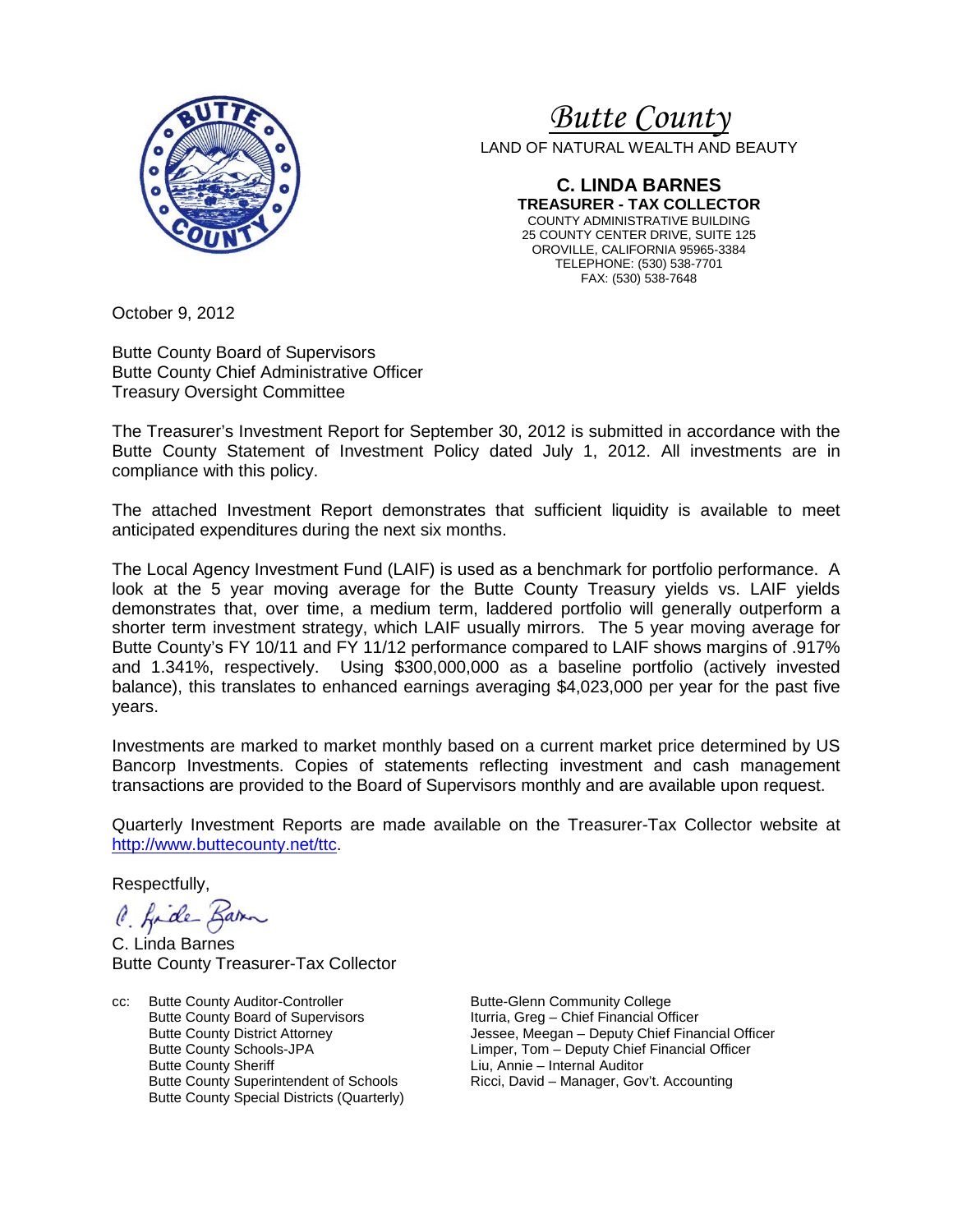

### **BUTTE COUNTY TREASURER'S INVESTMENT REPORT**

**September 30, 2012**

|                                                                                                                    | YIELD TO        | <b>WEIGHTED AVERAGE</b> |                                     |                                     |                                     |
|--------------------------------------------------------------------------------------------------------------------|-----------------|-------------------------|-------------------------------------|-------------------------------------|-------------------------------------|
| <b>ACTIVELY MANAGED PORTFOLIO:</b>                                                                                 | <b>MATURITY</b> | <b>MATURITY (DAYS)*</b> | <b>PAR VALUE</b>                    | <b>FAIR VALUE</b>                   | <b>COST CARRIED</b>                 |
| <b>LOCAL AGENCY INVESTMENT FUND (LAIF)</b>                                                                         | 0.348%          | 1                       | 94,681,593.26                       | 94,681,593.26                       | 94,681,593.26                       |
| <b>CALTRUST</b>                                                                                                    | 0.362%          | 1                       | 5,003,976.82                        | 5,003,976.82                        | 5,003,976.82                        |
| <b>BANK MONEY MARKET (COLLATERALIZED)</b>                                                                          | 0.470%          | 1                       | 20,159,509.93                       | 20,159,509.93                       | 20,159,509.93                       |
| <b>COMMERCIAL PAPER**</b>                                                                                          |                 |                         | 0.00                                | 0.00                                | 0.00                                |
| <b>MUNICIPAL BONDS</b>                                                                                             | 0.410%          | 730                     | 1,000,000.00                        | 1,005,260.00                        | 1,007,321.33                        |
| <b>CORPORATE NOTES**</b>                                                                                           | 0.921%          | 212                     | 5,000,000.00                        | 5,127,610.00                        | 5,192,490.30                        |
| <b>NEGOTIABLE CDS**</b>                                                                                            | 1.363%          | 829                     | 3,000,000.00                        | 3,001,516.24                        | 3,000,000.00                        |
| CERTIFICATES OF DEPOSIT (COLLATERALIZED)                                                                           | 0.810%          | 900                     | 10,500,000.00                       | 10,500,000.00                       | 10,500,000.00                       |
| <b>FEDERAL AGENCY NOTES**</b>                                                                                      | 1.899%          | 1,080                   | 198,030,000.00                      | 202,382,518.89                      | 199,596,495.65                      |
| <b>TOTAL ACTIVELY MANAGED PORTFOLIO:</b>                                                                           | 1.300%          | 677                     | 337,375,080.01                      | 341,861,985.14                      | 339,141,387.29                      |
| <b>INVESTMENT OF NOTE/BOND PROCEEDS AND OPERATING CASH</b><br><b>SCHOOL BOND PROCEEDS</b> (see page 2 for details) |                 |                         | 15,000,107.55                       | 15,008,418.15                       | 15,003,075.04                       |
| <b>OPERATING ACCOUNTS</b>                                                                                          |                 |                         |                                     |                                     |                                     |
| <b>US BANK CHECKING ACCOUNT DEPOSITS</b><br><b>OPERATING CASH</b><br><b>OTHER</b>                                  |                 |                         | 10,491,563.31<br>29,006.76<br>50.00 | 10,491,563.31<br>29,006.76<br>50.00 | 10,491,563.31<br>29,006.76<br>50.00 |
| <b>TOTAL TREASURER'S FUND LEDGER BALANCE:</b>                                                                      |                 | 362,895,807.63          | 367,391,023.36                      | 364,665,082.40                      |                                     |
| <b>INVESTMENTS UNDER MANAGEMENT OF TRUSTEES</b> (see page 3 for details)                                           | 4,104,688.99    | 4,119,221.39            | 4,118,651.03                        |                                     |                                     |
|                                                                                                                    |                 |                         | <b>PAR VALUE</b>                    | <b>FAIR VALUE</b>                   | <b>COST CARRIED</b>                 |

### **TOTAL CASH AND INVESTMENTS: 367,000,496.62 371,510,244.75 368,783,733.43**

**SIX MONTH LIQUIDITY PROJECTIONS**

| Estimated Cash Receipts for Next Six Months                                      | 521,319,084             |
|----------------------------------------------------------------------------------|-------------------------|
| <b>Estimated Disbursements for Next Six Months</b>                               | -470,272,778            |
| Estimated Net Cash Flow for Next Six Months***                                   | 51,046,306 (A1)         |
| Contingency Cashflow Needs (based on potential State budget shortfall)           | $-30,000,000$ (A2)      |
| <b>Securities Maturing</b>                                                       | 18,000,000 (B)          |
| Local Agency Investment Fund / Cal Trust / MMF                                   | 119,845,080 (C)         |
| <b>Total Liquidity for Next Six Months</b>                                       | 158,891,386 (A1+A2+B+C) |
| Estimated Cash Available for Long Term Investment                                | $-30,000,000$           |
| Remaining Available Liquidity                                                    | 128,891,386             |
| Total Par Value of actively managed investments maturing in less than 12 months: | 167,095,080             |
| Total Par Value of actively managed investments maturing in more than 12 months: | 170,280,000             |

\* Actual Weighted Average Maturity will be shorter, and actual dollar amount of investments maturing in less than 12 months will be higher than stated, due to call features on investments. 9/30/2012<br>\*\*\* See Page 5 for deta

\*\* See page 5 for detailed list of investments. \*\*\* Includes TRAN (Tax and Revenue Anticipation Notes) receipts and disbursements, if applicable.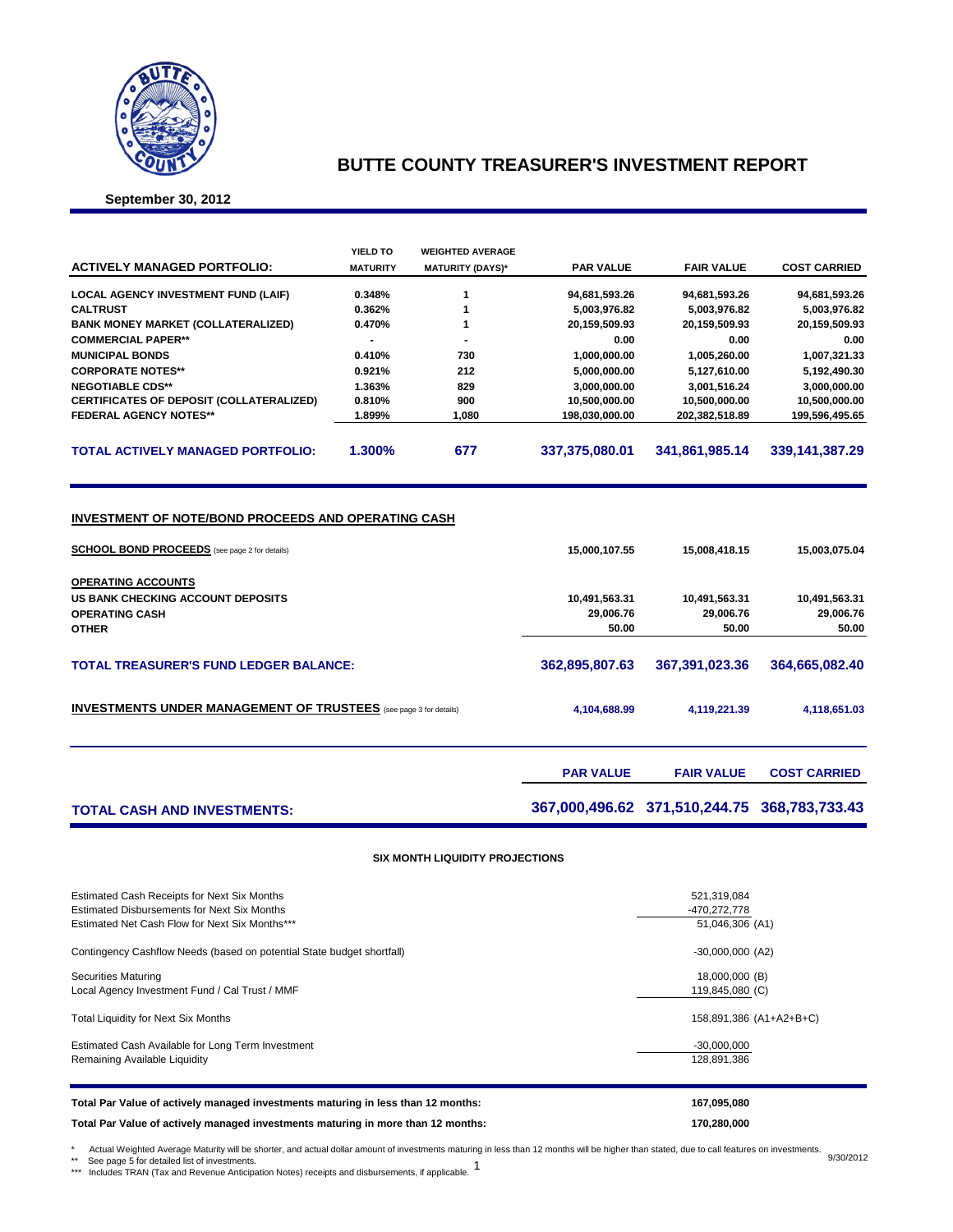# **BUTTE COUNTY TREASURER'S INVESTMENT REPORT INVESTMENT OF SCHOOL BOND PROCEEDS September 30, 2012**

| <b>BOND/NOTE DESCRIPTION</b>                                                                                                                           | <b>INVESTMENT</b><br><b>TYPE</b> | <b>MATURITY</b><br><b>DATE</b> | <b>DESCRIPTION</b>                              | <b>ANNUAL</b><br>YIELD* | <b>PAR</b><br><b>VALUE</b>                              | <b>FAIR</b><br><b>VALUE</b>                              | <b>COST</b><br><b>CARRIED</b>                            |
|--------------------------------------------------------------------------------------------------------------------------------------------------------|----------------------------------|--------------------------------|-------------------------------------------------|-------------------------|---------------------------------------------------------|----------------------------------------------------------|----------------------------------------------------------|
| <b>BONDS - LOCAL AGENCY INVESTMENT FUND (LAIF)</b>                                                                                                     |                                  |                                |                                                 |                         |                                                         |                                                          |                                                          |
| <b>Chico Unified School District "B"</b><br><b>Chico Unified School District "B"</b><br><b>SUBTOTAL</b>                                                | LAIF<br><b>LAIF BOND FUND</b>    |                                |                                                 | 0.348%<br>0.348%        | 6,721,079.10<br>5,483,615.50<br>12,204,694.60           | 6,721,079.10<br>5,483,615.50<br>12,204,694.60            | 6,721,079.10<br>5,483,615.50<br>12,204,694.60            |
| <b>BONDS - WELLS FARGO BANK</b><br><b>WELLS FARGO BANK, TRUSTEE</b><br><b>Chico Unified School District "B"</b><br>Account #XXX1791<br><b>SUBTOTAL</b> | Money Market<br>US Treas/Agency  | 12/14/12                       | Gov MM Mutual Fund<br><b>FHLB</b><br>#3133XVNT4 | 0.011%<br>1.530%        | 95,412.95<br>2,700,000.00<br>2,795,412.95<br><b>PAR</b> | 95,412.95<br>2.708.310.60<br>2,803,723.55<br><b>FAIR</b> | 95,412.95<br>2,702,967.49<br>2,798,380.44<br><b>COST</b> |
| <b>GRAND TOTAL</b>                                                                                                                                     |                                  |                                |                                                 |                         | <b>VALUE</b><br>15,000,107.55                           | <b>VALUE</b><br>15,008,418.15                            | <b>CARRIED</b><br>15,003,075.04                          |

\* Yields quoted above are a snapshot per investment type. Actual yields earned on school bonds are calculated by the Treasurer's office and are a composite of investment earnings less Treasury costs.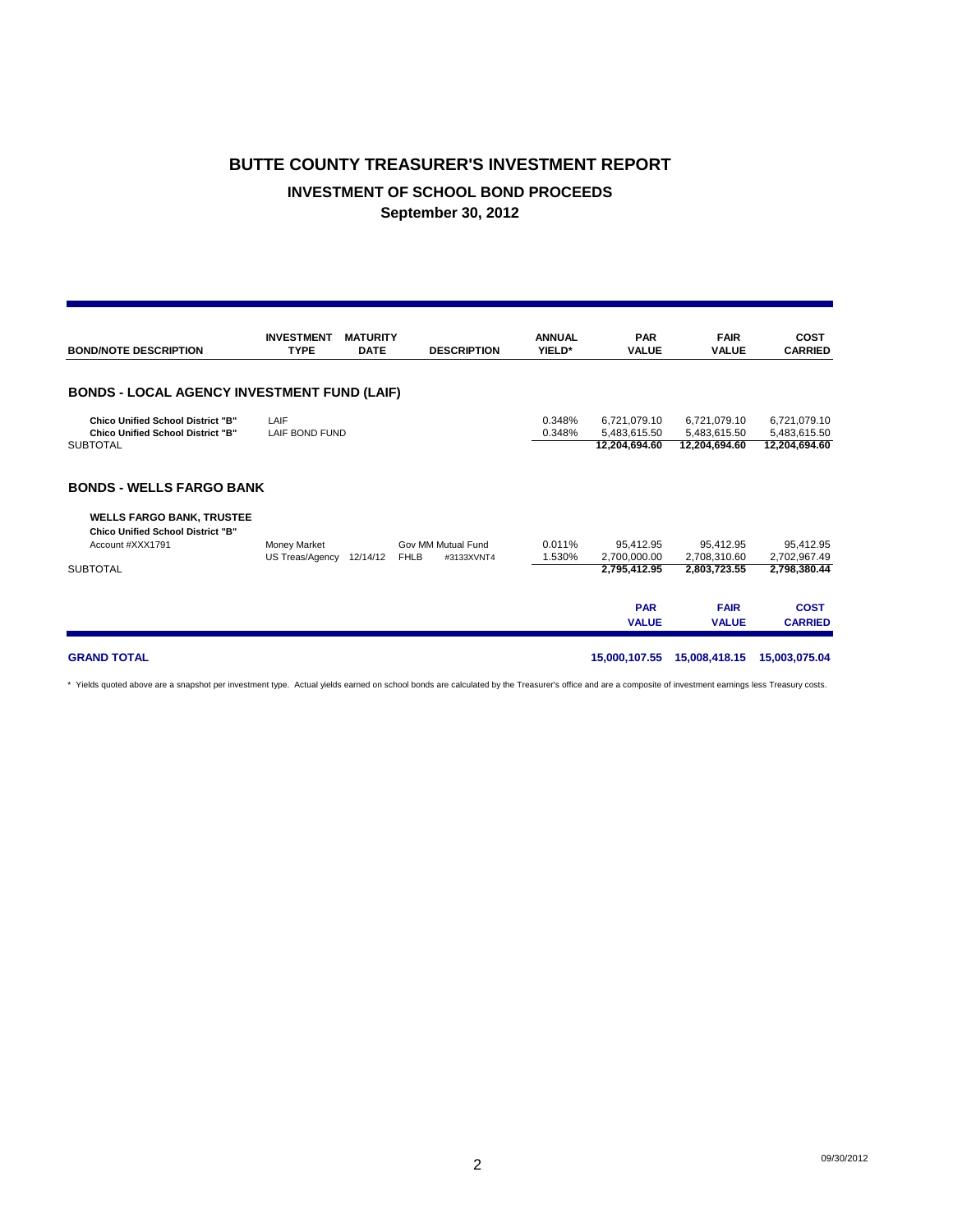### **BUTTE COUNTY TREASURER'S INVESTMENT REPORT INVESTMENTS UNDER MANAGEMENT OF TRUSTEES September 30, 2012**

|                                                                          | <b>INVESTMENT</b><br><b>MATURITY</b><br><b>TYPE</b><br><b>LOAN PROGRAM</b><br><b>DATE</b> |           | <b>DESCRIPTION</b>           | <b>ANNUAL</b><br><b>YIELD</b> | <b>PAR</b><br><b>VALUE</b> | <b>FAIR</b><br>VALUE | <b>COST</b><br><b>CARRIED</b> |
|--------------------------------------------------------------------------|-------------------------------------------------------------------------------------------|-----------|------------------------------|-------------------------------|----------------------------|----------------------|-------------------------------|
|                                                                          |                                                                                           |           |                              |                               |                            |                      |                               |
| <b>2003 REFUNDING COP</b>                                                |                                                                                           |           |                              |                               |                            |                      |                               |
| <b>U.S. BANK, TRUSTEE</b>                                                |                                                                                           |           |                              |                               |                            |                      |                               |
| Expense Fund #XXXX6106                                                   | Money Market                                                                              |           | US Bank MMF 4                | 0.041%                        | 9,738.59                   | 9,738.59             | 9,738.59                      |
| Reserve Fund #XXXX6101                                                   | <b>Money Market</b>                                                                       |           | US Bank MMF 4                | 0.041%                        | 44,113.11                  | 44,113.11            | 44,113.11                     |
|                                                                          | US Treas/Agency                                                                           | 10/18/13  | FHLB #3133XSAE8              | 2.820%                        | 385,000.00                 | 398.644.40           | 398,962.04                    |
| Lease Payment #XXXX6100                                                  | Money Market                                                                              |           | US Bank MMF 4                | 0.041%                        | 6,998.44                   | 6,998.44             | 6,998.44                      |
| <b>SUBTOTAL</b>                                                          |                                                                                           |           |                              |                               | 445,850.14                 | 459,494.54           | 459,812.18                    |
| <b>2004 PENSION OBLIGATION BONDS</b><br><b>WELLS FARGO BANK, TRUSTEE</b> |                                                                                           |           |                              |                               |                            |                      |                               |
| Series A Bond Fund #XXXX1106                                             | Money Market                                                                              |           | Gov MMF Service Fund #1752   | 0.080%                        | 1,691,078.19               | 1,691,078.19         | 1,691,078.19                  |
| Int. Rate Stabilization Fund #XXXX1109                                   | <b>Money Market</b>                                                                       |           | Advantage Prime MM #1752     | 0.080%                        | 1,004.25                   | 1,004.25             | 1,004.25                      |
|                                                                          | Pooled Agency Funds                                                                       |           | Local Agency Investment Fund | 0.348%                        | 1,619.69                   | 1,619.69             | 1,619.69                      |
| Series B Interest Fund #XXXX1301                                         | Money Market                                                                              |           | Advantage Prime MM #1752     | 0.080%                        | 703,528.72                 | 703,528.72           | 703,528.72                    |
| <b>SUBTOTAL</b>                                                          |                                                                                           |           |                              |                               | 2,397,230.85               | 2,397,230.85         | 2,397,230.85                  |
| <b>2004 WORKERS' COMPENSATION</b>                                        |                                                                                           |           |                              |                               |                            |                      |                               |
| <b>York Risk Services Group</b>                                          |                                                                                           |           |                              |                               |                            |                      |                               |
| - Claim Administrators                                                   |                                                                                           |           |                              |                               |                            |                      |                               |
| Umpqua Bank #XXXXX2601                                                   | <b>Commercial Bank</b>                                                                    |           | <b>Business Checking</b>     | <b>NA</b>                     | 44,465.72                  | 44,465.72            | 44,465.72                     |
| <b>SUBTOTAL</b>                                                          |                                                                                           |           |                              |                               | 44.465.72                  | 44.465.72            | 44.465.72                     |
| 2006 COP - NEAL ROAD RECYCLING & WASTE FACILITY                          |                                                                                           |           |                              |                               |                            |                      |                               |
| <b>WELLS FARGO BANK, TRUSTEE</b>                                         |                                                                                           |           |                              |                               |                            |                      |                               |
| Certificate Reserve Fund #XXXX0800                                       | Money Market                                                                              |           | Gov MMF Service Fund #743    | 0.010%                        | 8,406.03                   | 8,406.03             | 8,406.03                      |
|                                                                          | US Treas/Agency                                                                           | 8/07/2017 | FHLMC # 3134G3ZR4            | 1.000%                        | 1,200,000.00               | 1,200,888.00         | 1,200,000.00                  |
| Base Rental Payment Fund #XXXX0801                                       | <b>Money Market</b>                                                                       |           | Gov MMF Service Fund #743    | 0.010%                        | 4.93                       | 4.93                 | 4.93                          |
| Expense Fund #XXXX0802                                                   | Money Market                                                                              |           | Gov MMF Service Fund #743    | 0.010%                        | 8,731.32                   | 8,731.32             | 8,731.32                      |
| <b>SUBTOTAL</b>                                                          |                                                                                           |           |                              |                               | 1,217,142.28               | 1,218,030.28         | 1,217,142.28                  |
|                                                                          |                                                                                           |           |                              |                               | <b>PAR</b>                 | <b>FAIR</b>          | <b>COST</b>                   |
|                                                                          |                                                                                           |           |                              |                               | <b>VALUE</b>               | <b>VALUE</b>         | <b>CARRIED</b>                |
| <b>GRAND TOTAL</b>                                                       |                                                                                           |           |                              |                               | 4.104.688.99               | 4.119.221.39         | 4,118,651.03                  |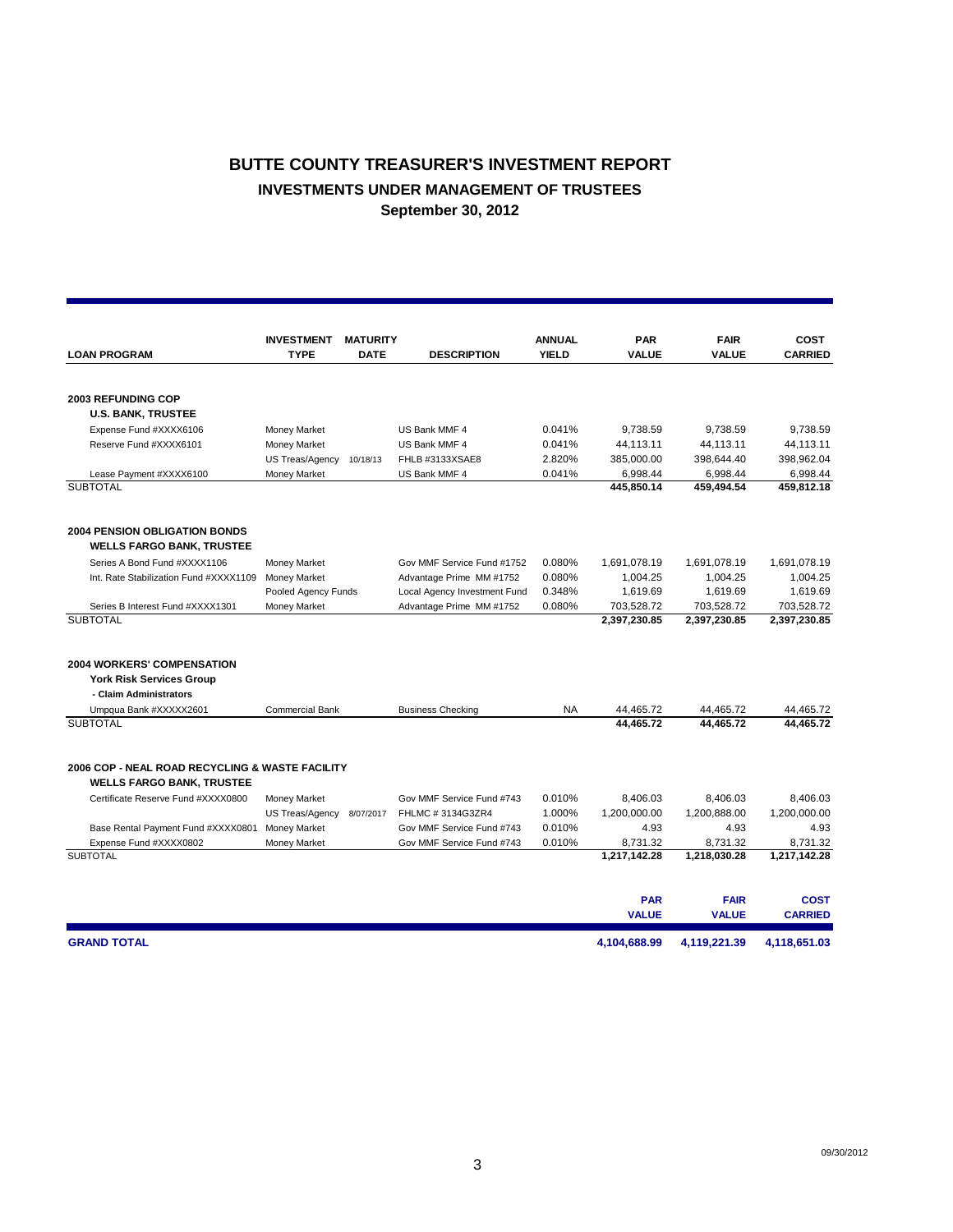# **BUTTE COUNTY TREASURER'S INVESTMENT REPORT ACTIVELY MANAGED PORTFOLIO "AT-A-GLANCE"**

**September 30, 2012**



# **Butte County Pooled Treasury Portfolio Balance\*\* Net of Tax and Revenue Notes (TRAN) and Bond Proceeds**



**\*\* This chart does not include deposits from TRAN, Bond Proceeds, or Investments under Management of Trustees. It is intended to demonstrate cash flow trends and establish a baseline for the portfolio, enabling medium term investments.**